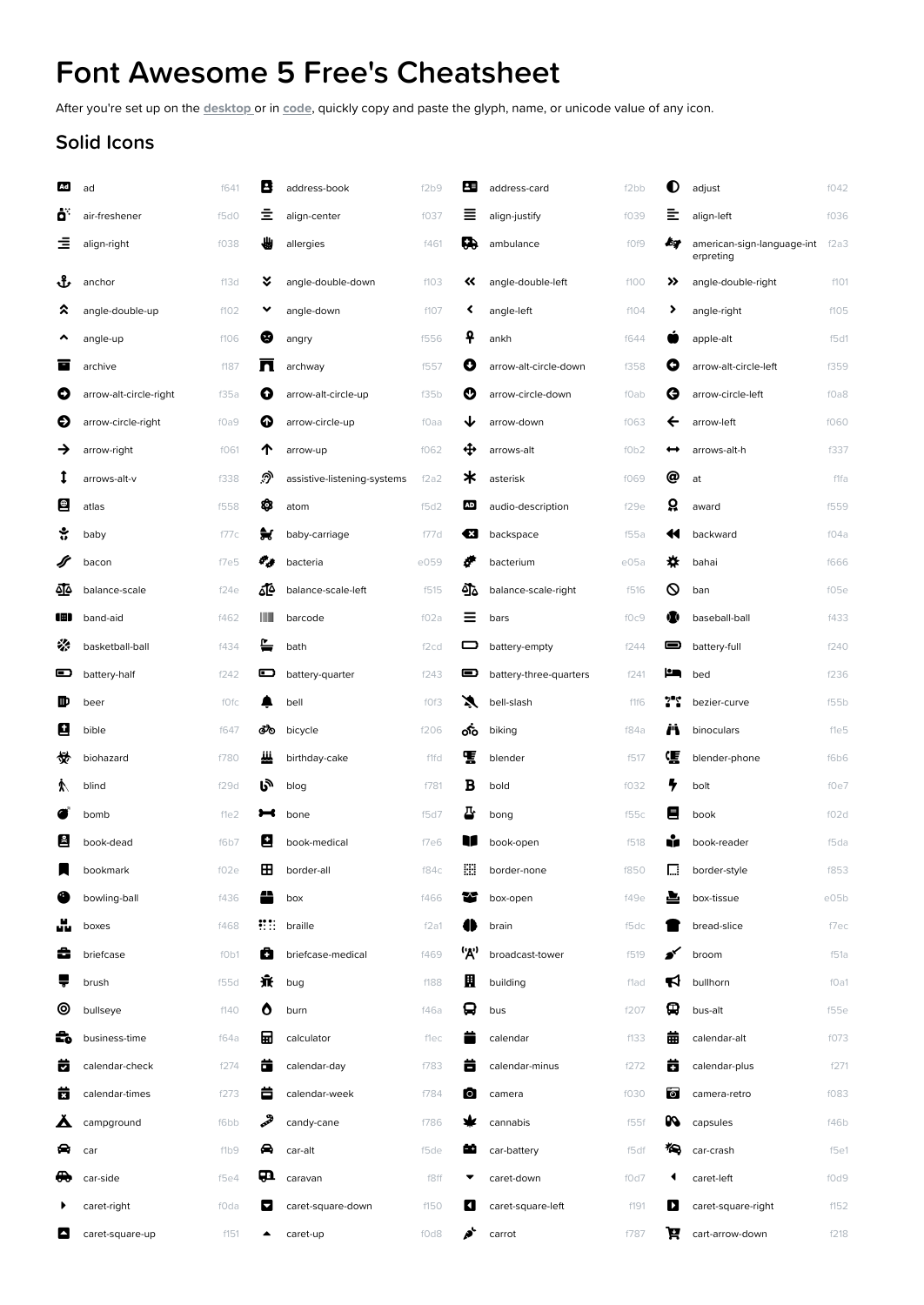| A   | cart-plus          | f217 | 酉                       | cash-register       | f788 | И               | cat                  | f6be |    | certificate              | f0a3 |
|-----|--------------------|------|-------------------------|---------------------|------|-----------------|----------------------|------|----|--------------------------|------|
| д   | chair              | f6c0 | L                       | chalkboard          | f51b | لەغ             | chalkboard-teacher   | f51c | Цÿ | charging-station         | f5e7 |
| ≝   | chart-area         | f1fe | Ш                       | chart-bar           | f080 | 쓰               | chart-line           | f201 | ¢  | chart-pie                | f200 |
|     | check              | f00c | ◙                       | check-circle        | f058 | ✔               | check-double         | f560 | ☑  | check-square             | f14a |
|     | cheese             | f7ef | İr                      | chess               | f439 | ۵               | chess-bishop         | f43a | 爨  | chess-board              | f43c |
|     | chess-king         | f43f | 2                       | chess-knight        | f441 | 1               | chess-pawn           | f443 |    | chess-queen              | f445 |
| 뾰   | chess-rook         | f447 | ల                       | chevron-circle-down | f13a | Ø               | chevron-circle-left  | f137 | ❷  | chevron-circle-right     | f138 |
| ◎   | chevron-circle-up  | f139 |                         | chevron-down        | f078 |                 | chevron-left         | f053 | ⋗  | chevron-right            | f054 |
|     | chevron-up         | f077 | Ý                       | child               | flae | Æ.              | church               | f51d |    | circle                   | f111 |
| Ő   | circle-notch       | flce | 曲                       | city                | f64f | ☎               | clinic-medical       | f7f2 |    | clipboard                | f328 |
| ø   | clipboard-check    | f46c | 眉                       | clipboard-list      | f46d | O               | clock                | f017 | ı  | clone                    | f24d |
| lcg | closed-captioning  | f20a |                         | cloud               | f0c2 | a               | cloud-download-alt   | f381 |    | cloud-meatball           | f73b |
|     | cloud-moon         | f6c3 | ▵                       | cloud-moon-rain     | f73c |                 | cloud-rain           | f73d |    | cloud-showers-heavy      | f740 |
|     | cloud-sun          | f6c4 | ₹Ò                      | cloud-sun-rain      | f743 | л               | cloud-upload-alt     | f382 | ❤  | cocktail                 | f561 |
|     | code               | f121 | ņ                       | code-branch         | f126 | ◾               | coffee               | fOf4 | ۰  | cog                      | f013 |
| ¢.  | cogs               | f085 | s                       | coins               | f51e | ш               | columns              | fOdb |    | comment                  | f075 |
|     | comment-alt        | f27a | ø                       | comment-dollar      | f651 | Φ               | comment-dots         | f4ad | O  | comment-medical          | f7f5 |
| 罓   | comment-slash      | f4b3 |                         | comments            | f086 | ø,              | comments-dollar      | f653 | O  | compact-disc             | f51f |
| ◙   | compass            | f14e | 非                       | compress            | f066 | ×               | compress-alt         | f422 | 瞏  | compress-arrows-alt      | f78c |
|     | concierge-bell     | f562 | Œ                       | cookie              | f563 |                 | cookie-bite          | f564 |    | copy                     | f0c5 |
| Θ   | copyright          | f1f9 | e                       | couch               | f4b8 | <b>CONTRACT</b> | credit-card          | f09d | и  | crop                     | f125 |
| u.  | crop-alt           | f565 |                         | cross               | f654 | ⊕               | crosshairs           | f05b |    | crow                     | f520 |
|     | crown              | f521 | ò                       | crutch              | f7f7 | 0               | cube                 | f1b2 | æ8 | cubes                    | f1b3 |
| х   | cut                | fOc4 |                         | database            | f1c0 | ภ               | deaf                 | f2a4 | ፹  | democrat                 | f747 |
| با  | desktop            | f108 | ₩                       | dharmachakra        | f655 | ÷.              | diagnoses            | f470 | ₩  | dice                     | f522 |
| 硷   | dice-d20           | f6cf | Y                       | dice-d6             | f6d1 | 圈               | dice-five            | f523 | ⊞  | dice-four                | f524 |
| Œ   | dice-one           | f525 | 圉                       | dice-six            | f526 | в.              | dice-three           | f527 |    | dice-two                 | f528 |
| ▄▉  | digital-tachograph | f566 | ♦                       | directions          | f5eb | 19              | disease              | f7fa | ÷  | divide                   | f529 |
| ❸   | dizzy              | f567 | Σ                       | dna                 | f471 | ħ               | dog                  | f6d3 | Ş  | dollar-sign              | f155 |
| ⊮   | dolly              | f472 | ш                       | dolly-flatbed       | f474 | $\mathbf{Q}$    | donate               | f4b9 | в  | door-closed              | f52a |
| n   | door-open          | f52b | O                       | dot-circle          | f192 | y               | dove                 | f4ba |    | download                 | f019 |
| 癶   | drafting-compass   | f568 | 竺                       | dragon              | f6d5 | R               | draw-polygon         | f5ee | ଳ  | drum                     | f569 |
| œ   | drum-steelpan      | f56a |                         | drumstick-bite      | f6d7 | ₩               | dumbbell             | f44b |    | dumpster                 | f793 |
| Έò  | dumpster-fire      | f794 | 鑰                       | dungeon             | f6d9 | ■               | edit                 | f044 |    | egg                      | f7fb |
|     | eject              | f052 | $\bullet\bullet\bullet$ | ellipsis-h          | f141 | ÷               | ellipsis-v           | f142 | M  | envelope                 | f0e0 |
| M   | envelope-open      | f2b6 | Θ                       | envelope-open-text  | f658 | ⊠               | envelope-square      | f199 | =  | equals                   | f52c |
| ◔   | eraser             | f12d | m.                      | ethernet            | f796 | €               | euro-sign            | f153 | ᆮ  | exchange-alt             | f362 |
|     | exclamation        | f12a | Ø                       | exclamation-circle  | f06a | A               | exclamation-triangle | f071 | 83 | expand                   | f065 |
|     | expand-alt         | f424 | X                       | expand-arrows-alt   | f31e | ビ               | external-link-alt    | f35d | И  | external-link-square-alt | f360 |
| ◉   | eye                | f06e | F                       | eye-dropper         | f1fb | Ø               | eye-slash            | f070 | ♣  | fan                      | f863 |
| к   | fast-backward      | f049 | M                       | fast-forward        | f050 |                 | faucet               | e005 | 圃  | fax                      | f1ac |
| P   | feather            | f52d | 2                       | feather-alt         | f56b |                 | female               | f182 | ⊁  | fighter-jet              | fOfb |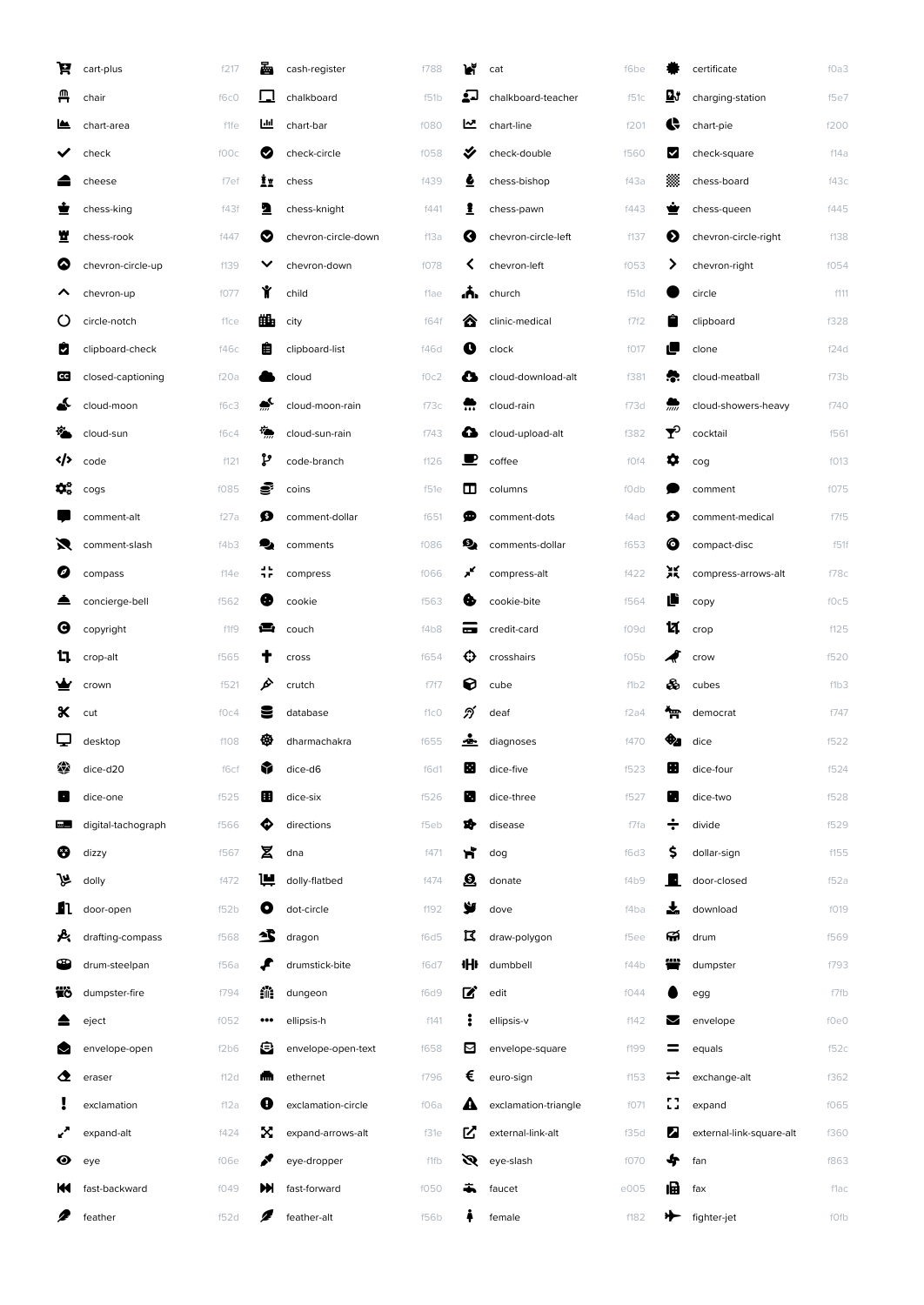|     | file             | f15b | È                                                                                                                                                                                                                                | file-alt              | f15c | Ш    | file-archive        | f1c6 | ш   | file-audio           | f1c7        |
|-----|------------------|------|----------------------------------------------------------------------------------------------------------------------------------------------------------------------------------------------------------------------------------|-----------------------|------|------|---------------------|------|-----|----------------------|-------------|
| sh. | file-code        | f1c9 | Ы                                                                                                                                                                                                                                | file-contract         | f56c | csv  | file-csv            | f6dd | u   | file-download        | <b>f56d</b> |
| Ŋ   | file-excel       | f1c3 | ь                                                                                                                                                                                                                                | file-export           | f56e | 勖    | file-image          | f1c5 | Đ   | file-import          | f56f        |
| ë   | file-invoice     | f570 | Ы                                                                                                                                                                                                                                | file-invoice-dollar   | f571 | D    | file-medical        | f477 | м   | file-medical-alt     | f478        |
| Ŋ   | file-pdf         | f1c1 | D                                                                                                                                                                                                                                | file-powerpoint       | f1c4 | D    | file-prescription   | f572 | "   | file-signature       | f573        |
| b   | file-upload      | f574 | فا                                                                                                                                                                                                                               | file-video            | f1c8 | W    | file-word           | f1c2 | �   | fill                 | f575        |
| Ö.  | fill-drip        | f576 | 田                                                                                                                                                                                                                                | film                  | f008 | T    | filter              | f0b0 | ⋒   | fingerprint          | f577        |
| ه   | fire             | f06d | O                                                                                                                                                                                                                                | fire-alt              | f7e4 | Т    | fire-extinguisher   | f134 | 191 | first-aid            | f479        |
| ×   | fish             | f578 | ₩                                                                                                                                                                                                                                | fist-raised           | f6de | Į    | flag                | f024 | м   | flag-checkered       | f11e        |
| 燡   | flag-usa         | f74d | д                                                                                                                                                                                                                                | flask                 | f0c3 | ∞    | flushed             | f579 |     | folder               | f07b        |
| ه   | folder-minus     | f65d | a and de la propie de la propie de la propie de la propie de la propie de la propie de la propie de la propie d<br>De la propie de la propie de la propie de la propie de la propie de la propie de la propie de la propie de la | folder-open           | f07c | Ð    | folder-plus         | f65e | A   | font                 | f031        |
| Ø   | football-ball    | f44e | ▶▶                                                                                                                                                                                                                               | forward               | f04e | œ    | frog                | f52e | 8   | frown                | f119        |
| ❸   | frown-open       | f57a | ٦o                                                                                                                                                                                                                               | funnel-dollar         | f662 | ☺    | futbol              | f1e3 | ∞   | qamepad              | f11b        |
| ₿   | gas-pump         | f52f | ↗                                                                                                                                                                                                                                | gavel                 | f0e3 | ₩    | gem                 | f3a5 | ۰   | genderless           | f22d        |
| Q   | ghost            | f6e2 | 쏦                                                                                                                                                                                                                                | gift                  | f06b | fee. | gifts               | 179с | A   | glass-cheers         | f79f        |
| I   | glass-martini    | f000 | Y                                                                                                                                                                                                                                | glass-martini-alt     | f57b | ᄆ    | glass-whiskey       | f7a0 | ക   | glasses              | f530        |
| ⇔   | globe            | fOac | €                                                                                                                                                                                                                                | globe-africa          | f57c | ❸    | globe-americas      | f57d | ◕   | globe-asia           | f57e        |
| ❸   | globe-europe     | f7a2 | ø                                                                                                                                                                                                                                | golf-ball             | f450 | Æ.   | gopuram             | f664 | М   | graduation-cap       | f19d        |
| >   | greater-than     | f531 | ≥                                                                                                                                                                                                                                | greater-than-equal    | f532 | ❸    | grimace             | f57f | Ѳ   | grin                 | f580        |
| ϴ   | grin-alt         | f581 | ⊖                                                                                                                                                                                                                                | grin-beam             | f582 | ₩    | grin-beam-sweat     | f583 | ⊕   | grin-hearts          | f584        |
| ❸   | grin-squint      | f585 | Ø                                                                                                                                                                                                                                | grin-squint-tears     | f586 | ⊕    | grin-stars          | f587 | æ.  | grin-tears           | f588        |
| Ф   | grin-tongue      | f589 | Θ                                                                                                                                                                                                                                | grin-tongue-squint    | f58a | Θ    | grin-tongue-wink    | f58b | Θ   | grin-wink            | f58c        |
| ₩   | grip-horizontal  | f58d | =                                                                                                                                                                                                                                | grip-lines            | f7a4 | Ш    | grip-lines-vertical | f7a5 | x   | grip-vertical        | f58e        |
| ó   | guitar           | f7a6 | О                                                                                                                                                                                                                                | h-square              | fOfd |      | hamburger           | f805 | ↗   | hammer               | f6e3        |
| ₩   | hamsa            | f665 |                                                                                                                                                                                                                                  | hand-holding          | f4bd |      | hand-holding-heart  | f4be |     | hand-holding-medical | e05c        |
|     | hand-holding-usd | f4c0 |                                                                                                                                                                                                                                  | hand-holding-water    | f4c1 | ₹    | hand-lizard         | f258 |     | hand-middle-finger   | f806        |
|     | hand-paper       | f256 | У                                                                                                                                                                                                                                | hand-peace            | f25b |      | hand-point-down     | f0a7 |     | hand-point-left      | f0a5        |
| ıF  | hand-point-right | f0a4 |                                                                                                                                                                                                                                  | hand-point-up         | f0a6 | ٠m   | hand-pointer        | f25a |     | hand-rock            | f255        |
|     | hand-scissors    | f257 | ₩                                                                                                                                                                                                                                | hand-sparkles         | e05d |      | hand-spock          | f259 | سما | hands                | f4c2        |
| F   | hands-helping    | f4c4 | ⊯                                                                                                                                                                                                                                | hands-wash            | e05e | 191  | handshake           | f2b5 | ⇖   | handshake-alt-slash  | e05f        |
| K.  | handshake-slash  | e060 | نتنت                                                                                                                                                                                                                             | hanukiah              | f6e6 |      | hard-hat            | f807 | #   | hashtag              | f292        |
| ◒   | hat-cowboy       | f8c0 | А                                                                                                                                                                                                                                | hat-cowboy-side       | f8c1 | ⚠    | hat-wizard          | f6e8 | ▄   | hdd                  | f0a0        |
| Ð.  | head-side-cough  | e061 | N.                                                                                                                                                                                                                               | head-side-cough-slash | e062 | æ    | head-side-mask      | e063 | О   | head-side-virus      | e064        |
| н   | heading          | f1dc | ଋ                                                                                                                                                                                                                                | headphones            | f025 | ∩    | headphones-alt      | f58f | ⊙   | headset              | f590        |
|     | heart            | f004 | V                                                                                                                                                                                                                                | heart-broken          | f7a9 | ❤    | heartbeat           | f21e | Ð   | helicopter           | f533        |
| ø   | highlighter      | f591 | 俰                                                                                                                                                                                                                                | hiking                | f6ec |      | hippo               | f6ed | ৩   | history              | f1da        |
| 5   | hockey-puck      | f453 | Â                                                                                                                                                                                                                                | holly-berry           | f7aa | ☎    | home                | f015 | Ħ   | horse                | f6f0        |
| e   | horse-head       | f7ab | 的                                                                                                                                                                                                                                | hospital              | f0f8 | 曲    | hospital-alt        | f47d | o   | hospital-symbol      | f47e        |
| ₿.  | hospital-user    | f80d | 谥                                                                                                                                                                                                                                | hot-tub               | f593 | B    | hotdog              | f80f | 囲   | hotel                | f594        |
|     | hourglass        | f254 | x                                                                                                                                                                                                                                | hourglass-end         | f253 | Σ    | hourglass-half      | f252 | Χ   | hourglass-start      | f251        |
| ☎   | house-damage     | f6f1 |                                                                                                                                                                                                                                  | house-user            | e065 | 은    | hryvnia             | f6f2 | Ι   | i-cursor             | f246        |
|     | ice-cream        | f810 |                                                                                                                                                                                                                                  | icicles               | f7ad | ХŖ,  | icons               | f86d | 8   | id-badge             | f2c1        |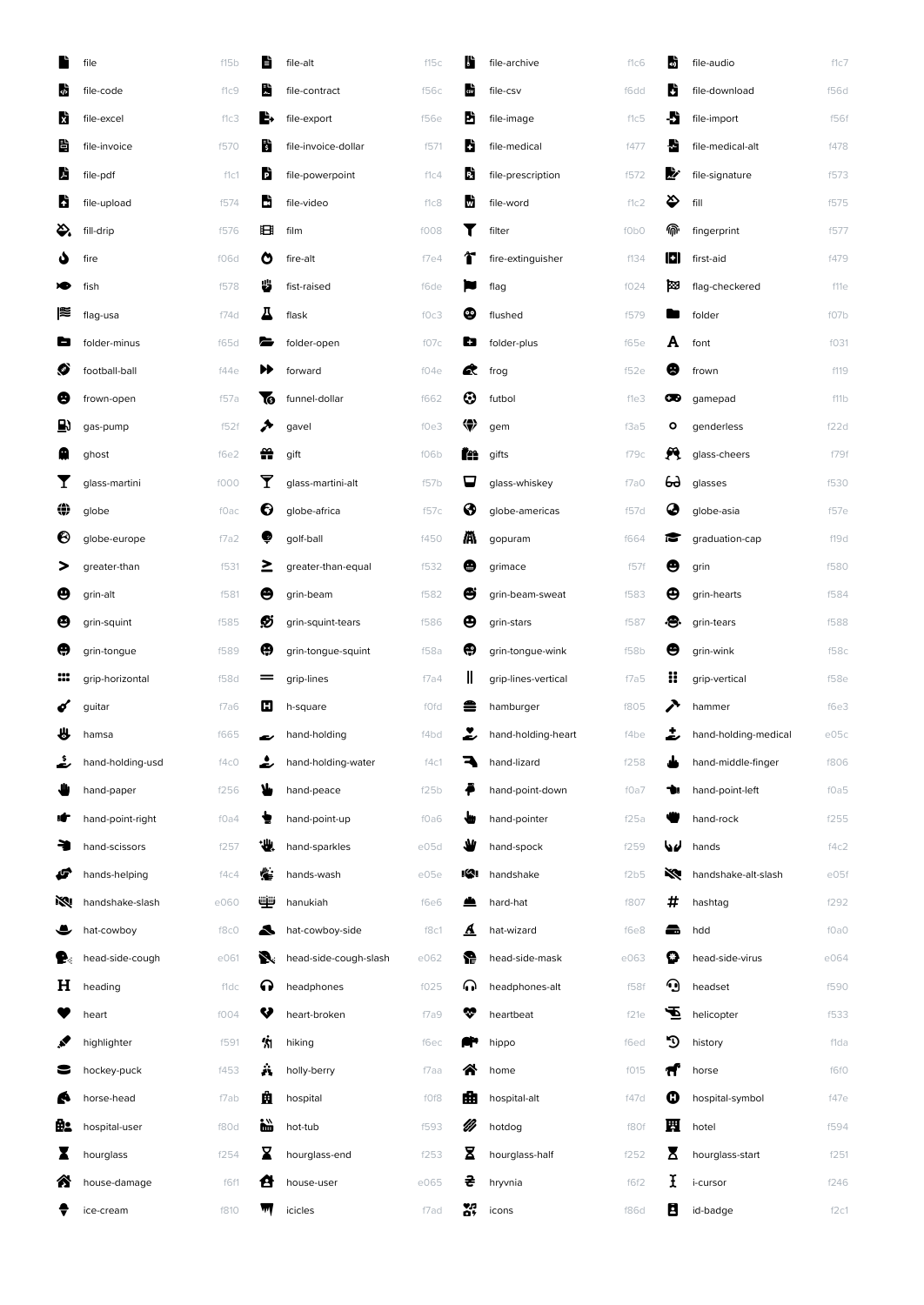| 西              | id-card             | f2c2 | Е             | id-card-alt          | f47f | æ   | igloo             | f7ae        | ▨                 | image                   | f03e |
|----------------|---------------------|------|---------------|----------------------|------|-----|-------------------|-------------|-------------------|-------------------------|------|
| ළ              | images              | f302 | ◒             | inbox                | f01c | 弖   | indent            | f03c        |                   | industry                | f275 |
| ထ              | infinity            | f534 | i             | info                 | f129 | O   | info-circle       | f05a        | Ι                 | italic                  | f033 |
| ₩              | jedi                | f669 | $\frac{1}{2}$ | joint                | f595 | 世   | journal-whills    | f66a        |                   | kaaba                   | f66b |
|                | key                 | f084 | ▦             | keyboard             | f11c | ഴ   | khanda            | <b>f66d</b> | ❸                 | kiss                    | f596 |
| ❸              | kiss-beam           | f597 | Q             | kiss-wink-heart      | f598 |     | kiwi-bird         | f535        | 覀                 | landmark                | f66f |
| A 文            | language            | flab | 므             | laptop               | f109 | 粵   | laptop-code       | f5fc        | £                 | laptop-house            | e066 |
| 므              | laptop-medical      | f812 | Θ             | laugh                | f599 | ◓   | laugh-beam        | f59a        | ❸                 | laugh-squint            | f59b |
| Ѳ              | laugh-wink          | f59c | ≋             | layer-group          | f5fd | Ð   | leaf              | f06c        |                   | lemon                   | f094 |
| ≺              | less-than           | f536 | $\leq$        | less-than-equal      | f537 | ı   | level-down-alt    | f3be        | î                 | level-up-alt            | f3bf |
| ◎              | life-ring           | f1cd | ◕             | lightbulb            | f0eb | ঔ   | link              | f0c1        | ŧ                 | lira-sign               | f195 |
| ≔              | list                | f03a | 目             | list-alt             | f022 | 這   | list-ol           | f0cb        | 這                 | list-ul                 | fOca |
| 7              | location-arrow      | f124 | A             | lock                 | f023 | 普   | lock-open         | f3c1        | t                 | long-arrow-alt-down     | f309 |
|                | long-arrow-alt-left | f30a |               | long-arrow-alt-right | f30b | Ť   | long-arrow-alt-up | f30c        |                   | low-vision              | f2a8 |
| 帅              | luggage-cart        | f59d | e's           | lungs                | f604 | 4A  | lungs-virus       | e067        | Ÿ.                | magic                   | f0d0 |
| U              | magnet              | f076 | 昴             | mail-bulk            | f674 |     | male              | f183        | M                 | map                     | f279 |
| M              | map-marked          | f59f | N             | map-marked-alt       | f5a0 |     | map-marker        | f041        | 9                 | map-marker-alt          | f3c5 |
|                | map-pin             | f276 | ≑             | map-signs            | f277 | I   | marker            | f5a1        | σ                 | mars                    | f222 |
| ಳ              | mars-double         | f227 | σ             | mars-stroke          | f229 | o۰  | mars-stroke-h     | f22b        | å                 | mars-stroke-v           | f22a |
| ∞              | mask                | f6fa | ัช            | medal                | f5a2 | ı٨  | medkit            | fOfa        | ❷                 | meh                     | f11a |
| ●              | meh-blank           | f5a4 | ❹             | meh-rolling-eyes     | f5a5 | ₩   | memory            | f538        | ψÿ                | menorah                 | f676 |
| ¥              | mercury             | f223 | đ             | meteor               | f753 | ä.  | microchip         | f2db        | ♥                 | microphone              | f130 |
| ∳              | microphone-alt      | f3c9 | Ã             | microphone-alt-slash | f539 | Ã   | microphone-slash  | f131        | ౨                 | microscope              | f610 |
|                | minus               | f068 | 0             | minus-circle         | f056 | е   | minus-square      | f146        |                   | mitten                  | f7b5 |
|                | mobile              | f10b | О             | mobile-alt           | f3cd | О   | money-bill        | f0d6        |                   | <b>a</b> money-bill-alt | f3d1 |
| О              | money-bill-wave     | f53a | О             | money-bill-wave-alt  | f53b | æ   | money-check       | f53c        | $s =$             | money-check-alt         | f53d |
| ≞              | monument            | f5a6 | L             | moon                 | f186 |     | mortar-pestle     | $f$ 5a7     | iA                | mosque                  | f678 |
| ൟ              | motorcycle          | f21c |               | mountain             | f6fc | ₩   | mouse             | f8cc        | R                 | mouse-pointer           | f245 |
| $\blacksquare$ | mug-hot             | f7b6 | л             | music                | f001 | 몲   | network-wired     | f6ff        | የ                 | neuter                  | f22c |
| 鱼              | newspaper           | flea | ≠             | not-equal            | f53e | Ô   | notes-medical     | f481        | 囸                 | object-group            | f247 |
| ы              | object-ungroup      | f248 | – ≍           | oil-can              | f613 | ૐ   | om                | f679        | R                 | otter                   | f700 |
| 르              | outdent             | f03b | ⊟             | pager                | f815 | ℐ   | paint-brush       | f1fc        | 7                 | paint-roller            | f5aa |
| ⊕              | palette             | f53f | 프             | pallet               | f482 | 4   | paper-plane       | f1d8        | U                 | paperclip               | f0c6 |
| 4              | parachute-box       | f4cd | Ч             | paragraph            | f1dd | e   | parking           | f540        | $\mathbf{\Theta}$ | passport                | f5ab |
| 谦              | pastafarianism      | f67b | i.            | paste                | f0ea | Ш   | pause             | f04c        | Ф                 | pause-circle            | f28b |
| ₩              | paw                 | f1b0 | ⊕             | peace                | f67c | Î   | pen               | f304        | Ï                 | pen-alt                 | f305 |
| ø              | pen-fancy           | f5ac | Ø             | pen-nib              | f5ad | Z   | pen-square        | f14b        | P                 | pencil-alt              | f303 |
| X              | pencil-ruler        | f5ae | ήЙ            | people-arrows        | e068 | پنج | people-carry      | f4ce        | ê                 | pepper-hot              | f816 |
| %              | percent             | f295 | %             | percentage           | f541 | 淵   | person-booth      | f756        | ر                 | phone                   | f095 |
| L,             | phone-alt           | f879 | X             | phone-slash          | f3dd | ø   | phone-square      | f098        | Ø                 | phone-square-alt        | f87b |
| $\mathbf{C}^v$ | phone-volume        | f2a0 | ð             | photo-video          | f87c |     | piggy-bank        | f4d3        | lo                | pills                   | f484 |
| A              | pizza-slice         | f818 | ۸.            | place-of-worship     | f67f | ⊁   | plane             | f072        | v                 | plane-arrival           | f5af |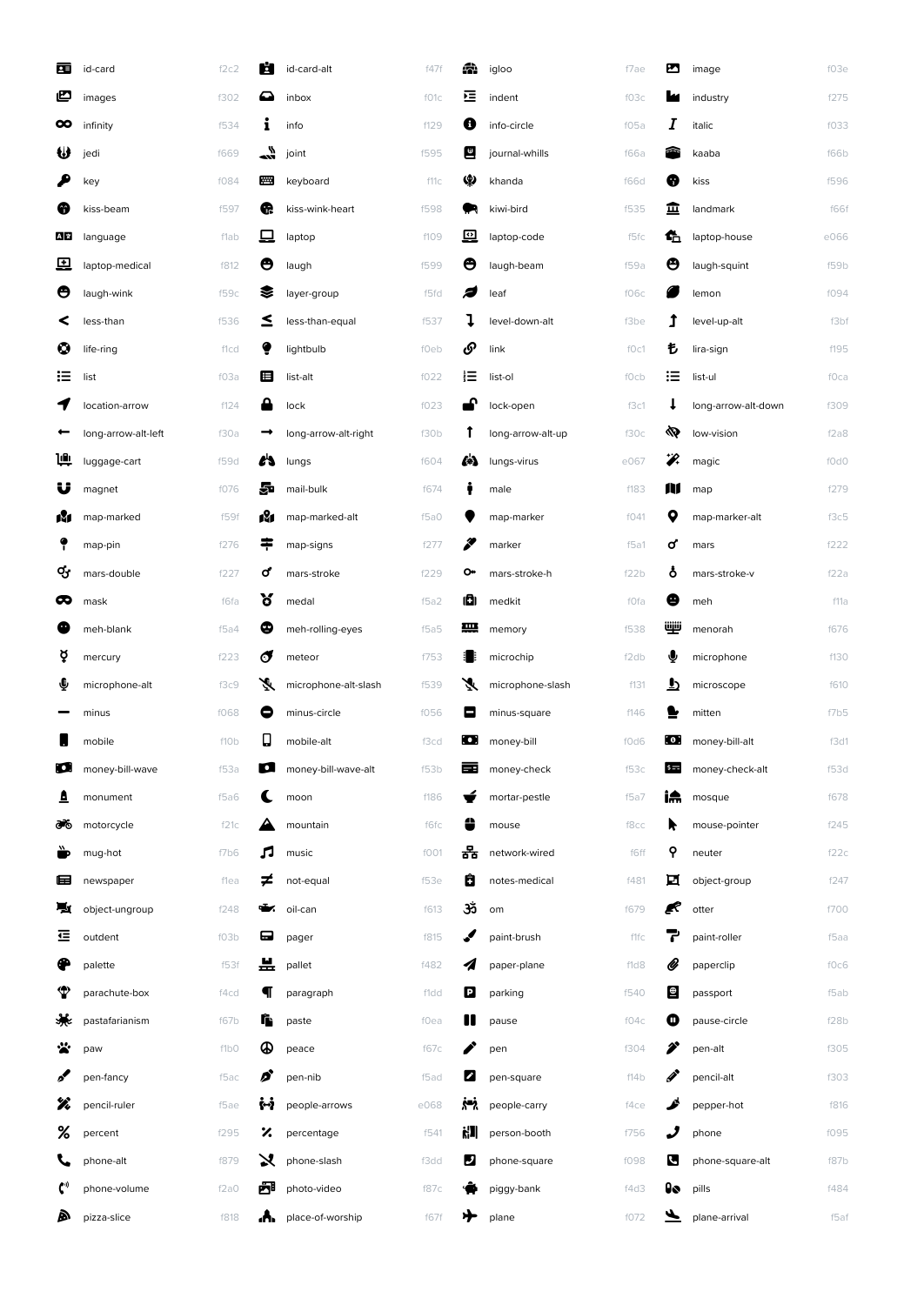| ≚     | plane-departure       | f5b0             | ⋟   | plane-slash             | e069 |                | play                | fO4b | $\bullet$      | play-circle          | f144 |
|-------|-----------------------|------------------|-----|-------------------------|------|----------------|---------------------|------|----------------|----------------------|------|
|       | plug                  | fle6             | ┿   | plus                    | f067 | O              | plus-circle         | f055 | O              | plus-square          | fOfe |
| ⋒     | podcast               | f <sub>2ce</sub> | Ш   | poll                    | f681 | 8              | poll-h              | f682 | â              | poo                  | f2fe |
| Ą,    | poo-storm             | f75a             |     | poop                    | f619 | В              | portrait            | f3e0 | £              | pound-sign           | f154 |
| ပ     | power-off             | f011             | ċ   | pray                    | f683 | 7T             | praying-hands       | f684 | R,             | prescription         | f5b1 |
| ī     | prescription-bottle   | f485             | Π   | prescription-bottle-alt | f486 | 8              | print               | f02f | ЕĚ             | procedures           | f487 |
| ₹.    | project-diagram       | f542             | ô   | pump-medical            | e06a | ò              | pump-soap           | e06b | ń.             | puzzle-piece         | f12e |
| 鸓     | qrcode                | f029             | ?   | question                | f128 | ❷              | question-circle     | f059 | s.             | quidditch            | f458 |
| "     | quote-left            | f10d             | "   | quote-right             | f10e | G              | quran               | f687 | $\cdot$        | radiation            | f7b9 |
| ☺     | radiation-alt         | f7ba             | ⋒   | rainbow                 | f75b | ⋊              | random              | f074 | 目              | receipt              | f543 |
| ◉     | record-vinyl          | f8d9             | ŵ   | recycle                 | f1b8 | G              | redo                | f01e | C              | redo-alt             | f2f9 |
| 0     | registered            | f25d             | X   | remove-format           | f87d |                | reply               | f3e5 | ⋘              | reply-all            | f122 |
| Æ,    | republican            | f75e             | ili | restroom                | f7bd | ロ              | retweet             | f079 | R              | ribbon               | f4d6 |
| 0     | ring                  | f70b             | A   | road                    | f018 | روي.           | robot               | f544 |                | rocket               | f135 |
| ڲۄ    | route                 | f4d7             | Эń  | rss                     | f09e | Ы              | rss-square          | f143 | ₽              | ruble-sign           | f158 |
| فللله | ruler                 | f545             | I., | ruler-combined          | f546 | بسر            | ruler-horizontal    | f547 |                | ruler-vertical       | f548 |
| 夺     | running               | f70c             | ₹   | rupee-sign              | f156 | ⋒              | sad-cry             | f5b3 | ❸              | sad-tear             | f5b4 |
| ₩     | satellite             | f7bf             | پي  | satellite-dish          | f7c0 | В              | save                | f0c7 | ıAı            | school               | f549 |
|       | screwdriver           | f54a             | 'N. | scroll                  | f70e |                | sd-card             | f7c2 | Q              | search               | f002 |
| Q     | search-dollar         | f688             | Q   | search-location         | f689 | Q              | search-minus        | f010 | ⊕              | search-plus          | f00e |
| Y     | seedling              | f4d8             | ≡   | server                  | f233 | ٠Ê             | shapes              | f61f | ←              | share                | f064 |
| <     | share-alt             | f1e0             | В   | share-alt-square        | f1e1 | Ľ              | share-square        | f14d | n)             | shekel-sign          | f20b |
| Ū     | shield-alt            | f3ed             | O   | shield-virus            | e06c | ₽              | ship                | f21a | 說              | shipping-fast        | f48b |
|       | shoe-prints           | f54b             |     | shopping-bag            | f290 | 血              | shopping-basket     | f291 |                | shopping-cart        | fO7a |
| ۴     | shower                | f <sub>2cc</sub> | ₩   | shuttle-van             | f5b6 | ⊫              | sign                | f4d9 | D              | sign-in-alt          | f2f6 |
|       | sign-language         | f2a7             | ☞   | sign-out-alt            | f2f5 | اان.           | signal              | f012 | n              | signature            | f5b7 |
| ⊞     | sim-card              | f7c4             | 숄   | sink                    | e06d | Ж.             | sitemap             | f0e8 | <u>х</u>       | skating              | f7c5 |
| ヹ     | skiing                | f7c9             | ßì. | skiing-nordic           | f7ca | Φ              | skull               | f54c | 旻              | skull-crossbones     | f714 |
|       | slash                 | f715             | У   | sleigh                  | f7cc | 굳              | sliders-h           | f1de | ❸              | smile                | f118 |
| ❸     | smile-beam            | f5b8             | ❸   | smile-wink              | f4da |                | smog                | f75f | ڈ              | smoking              | f48d |
| ❸     | smoking-ban           | f54d             | د™  | sms                     | f7cd | 公              | snowboarding        | f7ce | ∗              | snowflake            | f2dc |
| ₩     | snowman               | f7d0             | A   | snowplow                | f7d2 | Ö              | soap                | e06e | IJ             | socks                | f696 |
| த     | solar-panel           | f5ba             | ÷   | sort                    | fOdc | ↓£             | sort-alpha-down     | f15d | $1\frac{2}{3}$ | sort-alpha-down-alt  | f881 |
| tî    | sort-alpha-up         | f15e             | ŤÃ  | sort-alpha-up-alt       | f882 | ŧΞ             | sort-amount-down    | f160 | ⊾ئا            | sort-amount-down-alt | f884 |
| 1F    | sort-amount-up        | f161             | î≞  | sort-amount-up-alt      | f885 |                | sort-down           | f0dd | ٠į             | sort-numeric-down    | f162 |
| 1!    | sort-numeric-down-alt | f886             | T;  | sort-numeric-up         | f163 | $\mathfrak{f}$ | sort-numeric-up-alt | f887 |                | sort-up              | fOde |
| ❤     | spa                   | f5bb             |     | space-shuttle           | f197 | 一              | spell-check         | f891 | ӝ              | spider               | f717 |
| ः     | spinner               | f110             |     | splotch                 | f5bc | öË             | spray-can           | f5bd |                | square               | f0c8 |
|       | square-full           | f45c             | √×  | square-root-alt         | f698 |                | stamp               | f5bf |                | star                 | f005 |
| G     | star-and-crescent     | f699             | 1   | star-half               | f089 | ✿              | star-half-alt       | f5c0 | ¤              | star-of-david        | f69a |
| ж     | star-of-life          | f621             | К   | step-backward           | f048 | И              | step-forward        | f051 | Ų              | stethoscope          | f0f1 |
| œ     | sticky-note           | f249             |     | stop                    | f04d | О              | stop-circle         | f28d | Õ              | stopwatch            | f2f2 |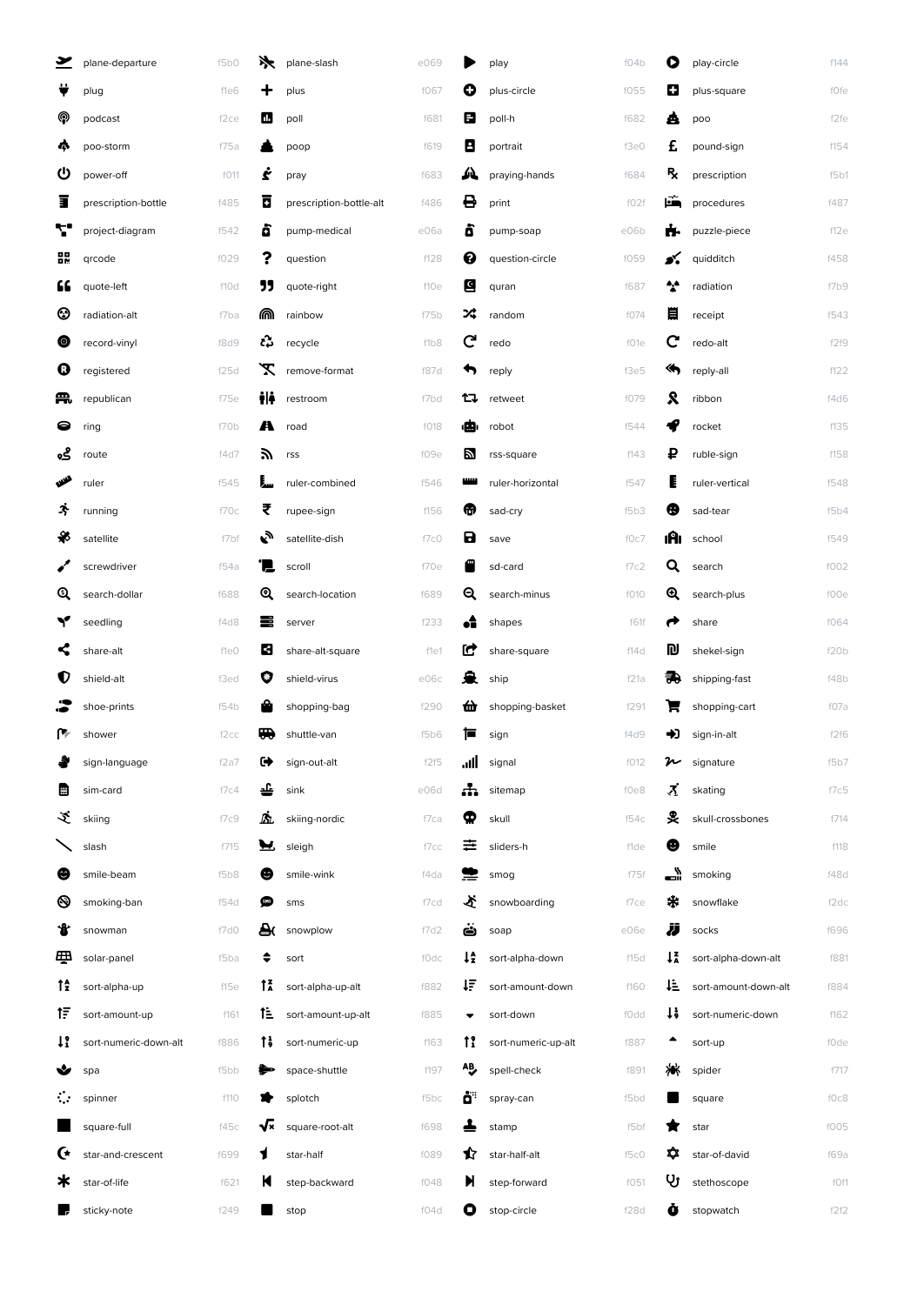| ❹           | stopwatch-20     | e06f              |      | store              | f54e              | ण               | store-alt           | f54f | 闪                 | store-alt-slash            | e070             |
|-------------|------------------|-------------------|------|--------------------|-------------------|-----------------|---------------------|------|-------------------|----------------------------|------------------|
| ⊻           | store-slash      | e071              |      | stream             | f550              | Å,              | street-view         | f21d | ÷                 | strikethrough              | fOcc             |
| ☺           | stroopwafel      | f551              | x,   | subscript          | f12c              | ⊕               | subway              | f239 | ıN                | suitcase                   | f0f2             |
| ê           | suitcase-rolling | f5c1              | 優    | sun                | f185              | $\mathsf{X}^1$  | superscript         | f12b | Ø                 | surprise                   | f5c2             |
| B.          | swatchbook       | f5c3              | ℅    | swimmer            | f5c4              | 표               | swimming-pool       | f5c5 | ıAı               | synagogue                  | f69b             |
| G           | sync             | f021              | C    | sync-alt           | f2f1              | پي              | syringe             | f48e | ⊞                 | table                      | fOce             |
| ℅           | table-tennis     | f45d              |      | tablet             | f10a              | ⊡               | tablet-alt          | f3fa | $\bullet^\bullet$ | tablets                    | f490             |
| ☎           | tachometer-alt   | f3fd              |      | tag                | f02b              |                 | tags                | fO2c | Q                 | tape                       | f4db             |
| 狂           | tasks            | f0ae              | ◒    | taxi               | f1ba              | H₩              | teeth               | f62e | ⊞                 | teeth-open                 | f62f             |
| $0^{\circ}$ | temperature-high | f769              | O°   | temperature-low    | f76b              | т               | tenge               | f7d7 | ≻_                | terminal                   | f120             |
| Τt          | text-height      | f034              | 丟    | text-width         | f035              | ₩               | th                  | f00a | 82                | th-large                   | f009             |
| æ           | th-list          | f00b              | (e   | theater-masks      | f630              | v               | thermometer         | f491 | IJ                | thermometer-empty          | f <sub>2cb</sub> |
| I           | thermometer-full | f2c7              | A    | thermometer-half   | f2c9              | Д               | thermometer-quarter | f2ca | A                 | thermometer-three-quarters | f2c8             |
| ĸ           | thumbs-down      | f165              | ۱Ō   | thumbs-up          | f164              | Ŧ               | thumbtack           | f08d | Е                 | ticket-alt                 | f3ff             |
| ×           | times            | f00d              | 0    | times-circle       | f057              |                 | tint                | f043 | X                 | tint-slash                 | f5c7             |
| ❸           | tired            | f5c8              | o    | toggle-off         | f204              | О               | toggle-on           | f205 | ÷                 | toilet                     | f7d8             |
| 圖0          | toilet-paper     | f71e              | N    | toilet-paper-slash | e072              | Δ               | toolbox             | f552 | Х                 | tools                      | f7d9             |
|             | tooth            | f5c9              | ∣ ≎∣ | torah              | f6a0              | 幵               | torii-gate          | f6a1 | ₩                 | tractor                    | f722             |
| ΤМ          | trademark        | f25c              | 8    | traffic-light      | f637              | 胍               | trailer             | e041 | 0                 | train                      | f238             |
| Ő           | tram             | f7da              | ợ    | transgender        | f224              | ড়              | transgender-alt     | f225 |                   | trash                      | f1f8             |
| ▥           | trash-alt        | f <sub>2</sub> ed | n    | trash-restore      | f829              | ធ               | trash-restore-alt   | f82a |                   | tree                       | f1bb             |
| Т           | trophy           | f091              | л.   | truck              | f0d1              | υ.              | truck-loading       | f4de | ಕೆಕಿ              | truck-monster              | f63b             |
| a۰          | truck-moving     | f4df              | d₩   | truck-pickup       | f63c              |                 | tshirt              | f553 | ≘                 | tty                        | f1e4             |
| ❏           | tv               | f26c              |      | umbrella           | f0e9              | $\mathcal{P}$   | umbrella-beach      | f5ca | U                 | underline                  | fOcd             |
| פ           | undo             | f0e2              | פ    | undo-alt           | f <sub>2ea</sub>  | ⊕               | universal-access    | f29a | 亚                 | university                 | f19c             |
| ಜ           | unlink           | f127              |      | unlock             | f09c              | £               | unlock-alt          | f13e | 1                 | upload                     | f093             |
|             | user             | f007              |      | user-alt           | f406              | Х               | user-alt-slash      | f4fa | ஜ                 | user-astronaut             | f4fb             |
|             | user-check       | f4fc              | Ө    | user-circle        | f <sub>2</sub> bd | å٥              | user-clock          | f4fd | ٤¢                | user-cog                   | f4fe             |
| ĕŕ          | user-edit        | f4ff              | 21   | user-friends       | f500              | М               | user-graduate       | f501 | å                 | user-injured               | f728             |
| 28          | user-lock        | f502              | ஃ    | user-md            | f0f0              |                 | user-minus          | f503 | ₷                 | user-ninja                 | f504             |
| ౖి          | user-nurse       | f82f              |      | user-plus          | f234              | 聶               | user-secret         | f21b | 2o                | user-shield                | f505             |
| 7           | user-slash       | f506              | ł.   | user-tag           | f507              | ♨               | user-tie            | f508 | Д×                | user-times                 | f235             |
| ÷÷          | users            | fOcO              | ֎o   | users-cog          | f509              | 没               | users-slash         | e073 |                   | utensil-spoon              | f2e5             |
| ٣ſ          | utensils         | f2e7              | u    | vector-square      | f5cb              | ò               | venus               | f221 | ဝှာ့              | venus-double               | f226             |
| ၀ု၁         | venus-mars       | f228              | Æ    | vest               | e085              | 晶               | vest-patches        | e086 | ₽                 | vial                       | f492             |
| 壨           | vials            | f493              |      | video              | f03d              | N.              | video-slash         | f4e2 | 疂                 | vihara                     | f6a7             |
| ₩           | virus            | e074              | ⋇    | virus-slash        | e075              | $\Psi_{\Delta}$ | viruses             | e076 | مه                | voicemail                  | f897             |
| ∕           | volleyball-ball  | f45f              | ∙    | volume-down        | f027              | щ×              | volume-mute         | f6a9 | Ц                 | volume-off                 | f026             |
| ◀ッ)         | volume-up        | f028              | .⊠.  | vote-yea           | f772              | <b>PART</b>     | vr-cardboard        | f729 | ℷ                 | walking                    | f554             |
| l d         | wallet           | f555              | E    | warehouse          | f494              | ≋               | water               | f773 | ┚┎                | wave-square                | f83e             |
| ဖ           | weight           | f496              |      | weight-hanging     | f5cd              | ড               | wheelchair          | f193 | <b>ごく</b>         | wifi                       | fleb             |
| ಕೆ          | wind             | f72e              | ×    | window-close       | f410              |                 | window-maximize     | f2d0 |                   | window-minimize            | f2d1             |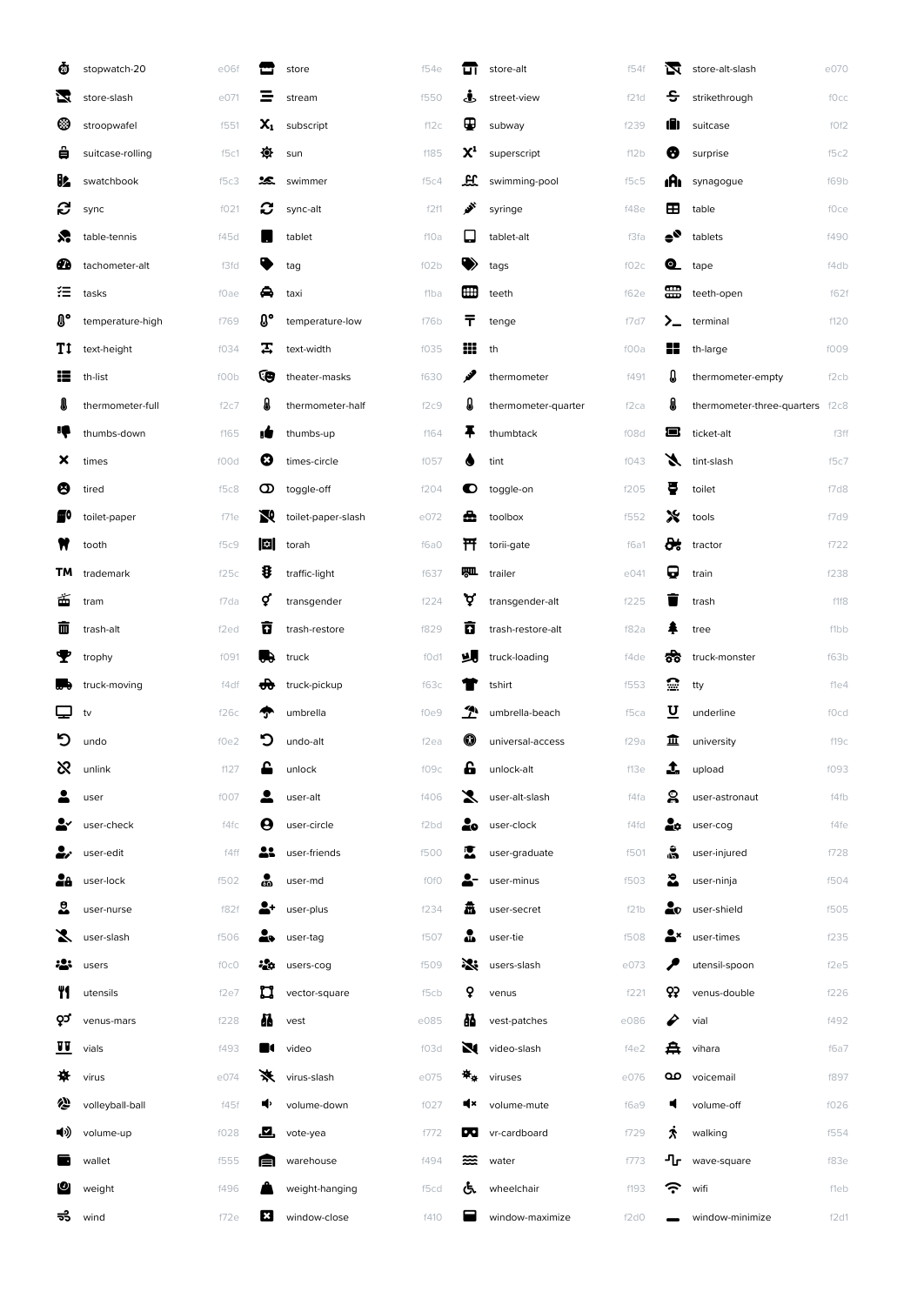| a | window-restore | 2d2  | Ø | wine-bottle | f72f |   | wine-glass | f4e3 |   | wine-glass-alt | f5ce |
|---|----------------|------|---|-------------|------|---|------------|------|---|----------------|------|
| ₩ | won-sign       | f159 |   | wrench      | f0ad | 螶 | x-ray      | f497 | ¥ | yen-sign       | f157 |
| ᢙ | yin-yang       | f6ad |   |             |      |   |            |      |   |                |      |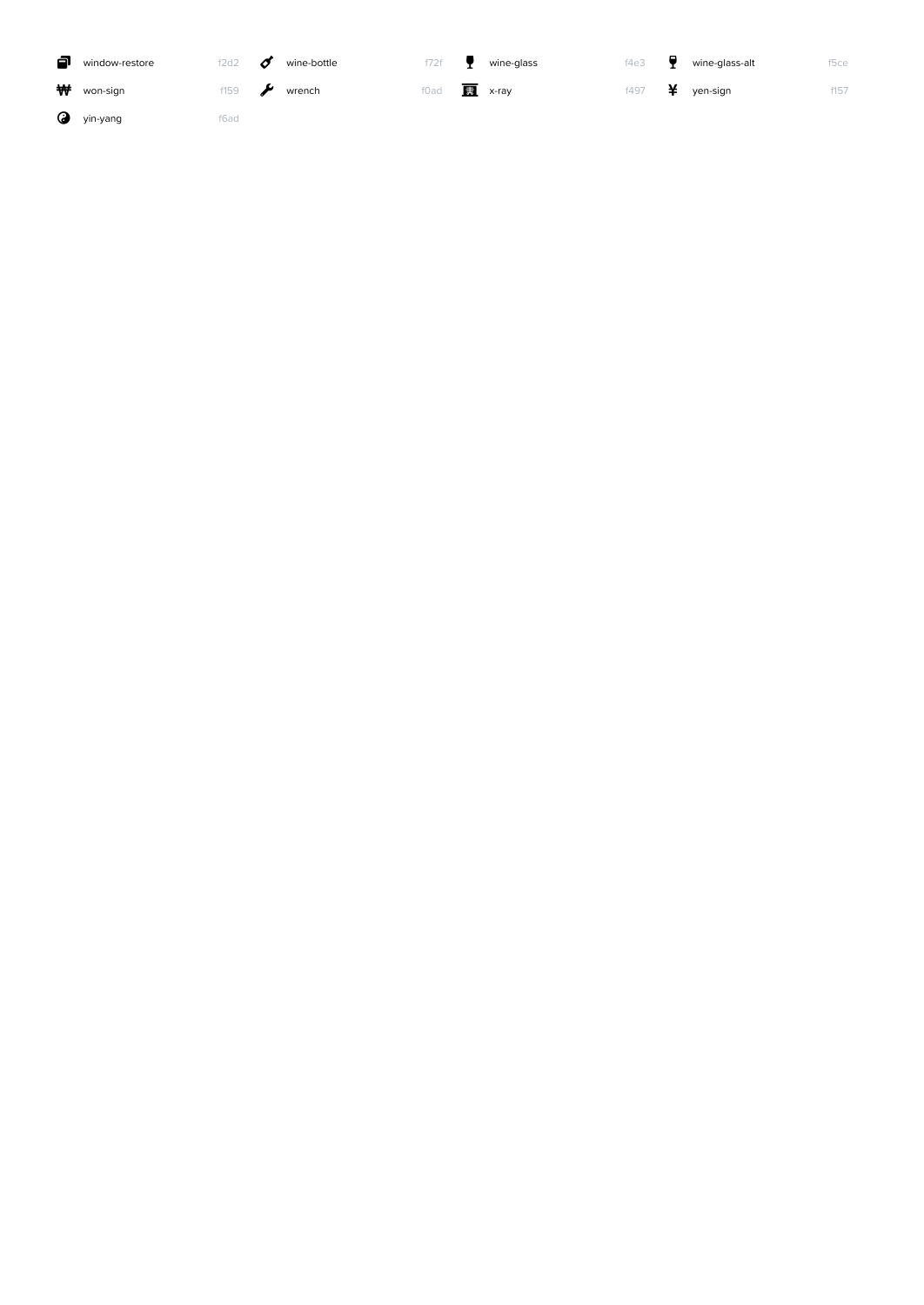## Regular Icons

| €   | address-book          | f2b9             | ख                    | address-card           | f2bb | ☺                             | angry               | f556              | $_{\oplus}$ | arrow-alt-circle-down | f358 |
|-----|-----------------------|------------------|----------------------|------------------------|------|-------------------------------|---------------------|-------------------|-------------|-----------------------|------|
| ⊕   | arrow-alt-circle-left | f359             | $_{\odot}$           | arrow-alt-circle-right | f35a | $^\circledR$                  | arrow-alt-circle-up | f35b              | ¢           | bell                  | f0f3 |
| 爻   | bell-slash            | f1f6             | 口                    | bookmark               | f02e | ⊡                             | building            | f1ad              | ่           | calendar              | f133 |
| ö   | calendar-alt          | f073             | 囪                    | calendar-check         | f274 | 白                             | calendar-minus      | f272              | 菌           | calendar-plus         | f271 |
| 囪   | calendar-times        | f273             | ⊡                    | caret-square-down      | f150 | ⊡                             | caret-square-left   | f191              | ⊡           | caret-square-right    | f152 |
| ⊡   | caret-square-up       | f151             | Ш                    | chart-bar              | f080 | ⊘                             | check-circle        | f058              | ☑           | check-square          | f14a |
| O   | circle                | f111             | Ů                    | clipboard              | f328 | $\odot$                       | clock               | f017              | ©           | clone                 | f24d |
| ccj | closed-captioning     | f20a             | ○                    | comment                | f075 | Q                             | comment-alt         | f27a              | ⊕           | comment-dots          | f4ad |
| Q   | comments              | f086             | ◉                    | compass                | f14e | மு                            | copy                | f0c5              | ©           | copyright             | f1f9 |
| ь   | credit-card           | f09d             | ⊛                    | dizzy                  | f567 | $\odot$                       | dot-circle          | f192              | ☑           | edit                  | f044 |
| ⊠   | envelope              | f0e0             | ✍                    | envelope-open          | f2b6 | ◉                             | eye                 | f06e              | Ø           | eye-slash             | f070 |
| ᠿ   | file                  | f15b             | Θ                    | file-alt               | f15c | D                             | file-archive        | f1c6              | O           | file-audio            | f1c7 |
| ₪   | file-code             | f1c9             | ₪                    | file-excel             | f1c3 | Ð                             | file-image          | f1c5              |             | file-pdf              | f1c1 |
| D   | file-powerpoint       | f1c4             | G                    | file-video             | f1c8 | ₪                             | file-word           | f1c2              | Þ           | flag                  | f024 |
| ☺   | flushed               | f579             | ▭                    | folder                 | f07b | ⊵                             | folder-open         | f07c              | ☺           | frown                 | f119 |
| ☺   | frown-open            | f57a             | ⊕                    | futbol                 | f1e3 | $\color{red}\bm\triangledown$ | gem                 | f3a5              | ⊜           | grimace               | f57f |
| ☺   | grin                  | f580             | ☺                    | grin-alt               | f581 | ☺                             | grin-beam           | f582              | C           | grin-beam-sweat       | f583 |
| ☺   | grin-hearts           | f584             | ☺                    | grin-squint            | f585 | తి                            | grin-squint-tears   | f586              | ☺           | grin-stars            | f587 |
| ⊛   | grin-tears            | f588             | ⊕                    | grin-tongue            | f589 | ☺                             | grin-tongue-squint  | f58a              | ⊛           | grin-tongue-wink      | f58b |
| ☺   | grin-wink             | f58c             | ఇ                    | hand-lizard            | f258 | ₾                             | hand-paper          | f256              | டு          | hand-peace            | f25b |
| €   | hand-point-down       | f0a7             | ∾                    | hand-point-left        | f0a5 | Ů                             | hand-point-right    | fOa4              | ⇘           | hand-point-up         | f0a6 |
| ⊕   | hand-pointer          | f25a             | O                    | hand-rock              | f255 | ච                             | hand-scissors       | f257              | ♨           | hand-spock            | f259 |
| Q.  | handshake             | f2b5             | ⊖                    | hdd                    | f0a0 | ♡                             | heart               | f004              | Ĥ           | hospital              | f0f8 |
| Β   | hourglass             | f254             | 圓                    | id-badge               | f2c1 | 囸                             | id-card             | f2c2              | ⊡           | image                 | f03e |
| అ   | images                | f302             |                      | keyboard               | f11c | ⊙                             | kiss                | f596              | ⊚           | kiss-beam             | f597 |
| ଊ   | kiss-wink-heart       | f598             | ٢                    | laugh                  | f599 | ۷                             | laugh-beam          | f59a              | ☺           | laugh-squint          | f59b |
| ☺   | laugh-wink            | f59c             | O                    | lemon                  | f094 | o                             | life-ring           | f1cd              | ୃ           | lightbulb             | f0eb |
| 逼   | list-alt              | f022             | œ                    | map                    | f279 | ☺                             | meh                 | f11a              | ⊙           | meh-blank             | f5a4 |
| ☺   | meh-rolling-eyes      | f5a5             | ⊟                    | minus-square           | f146 | ⊡                             | money-bill-alt      | f3d1              | ८           | moon                  | f186 |
| œ   | newspaper             | flea             | 回                    | object-group           | f247 | гη                            | object-ungroup      | f248              | ⊲           | paper-plane           | f1d8 |
| ⊕   | pause-circle          | f28b             | $^\circledR$         | play-circle            | f144 | ⊞                             | plus-square         | fOfe              | ⊛           | question-circle       | f059 |
| ®   | registered            | f25d             | ☜                    | sad-cry                | f5b3 | ☺                             | sad-tear            | f5b4              | 圖           | save                  | f0c7 |
| ຝ   | share-square          | f14d             | ☺                    | smile                  | f118 | ☺                             | smile-beam          | f5b8              | ☺           | smile-wink            | f4da |
| ∗   | snowflake             | f2dc             | ⊔                    | square                 | f0c8 | ☆                             | star                | f005              | ご           | star-half             | f089 |
| ◻   | sticky-note           | f249             | $_{\textstyle\odot}$ | stop-circle            | f28d | త                             | sun                 | f185              | ⊙           | surprise              | f5c2 |
| Q   | thumbs-down           | f165             | Ű                    | thumbs-up              | f164 | $\circledast$                 | times-circle        | f057              | ⊗           | tired                 | f5c8 |
| 勔   | trash-alt             | f <sub>2ed</sub> | &                    | user                   | f007 | ☺                             | user-circle         | f <sub>2</sub> bd | ⊠           | window-close          | f410 |
| ⊓   | window-maximize       | f2d0             |                      | window-minimize        | f2d1 | Ħ                             | window-restore      | f2d2              |             |                       |      |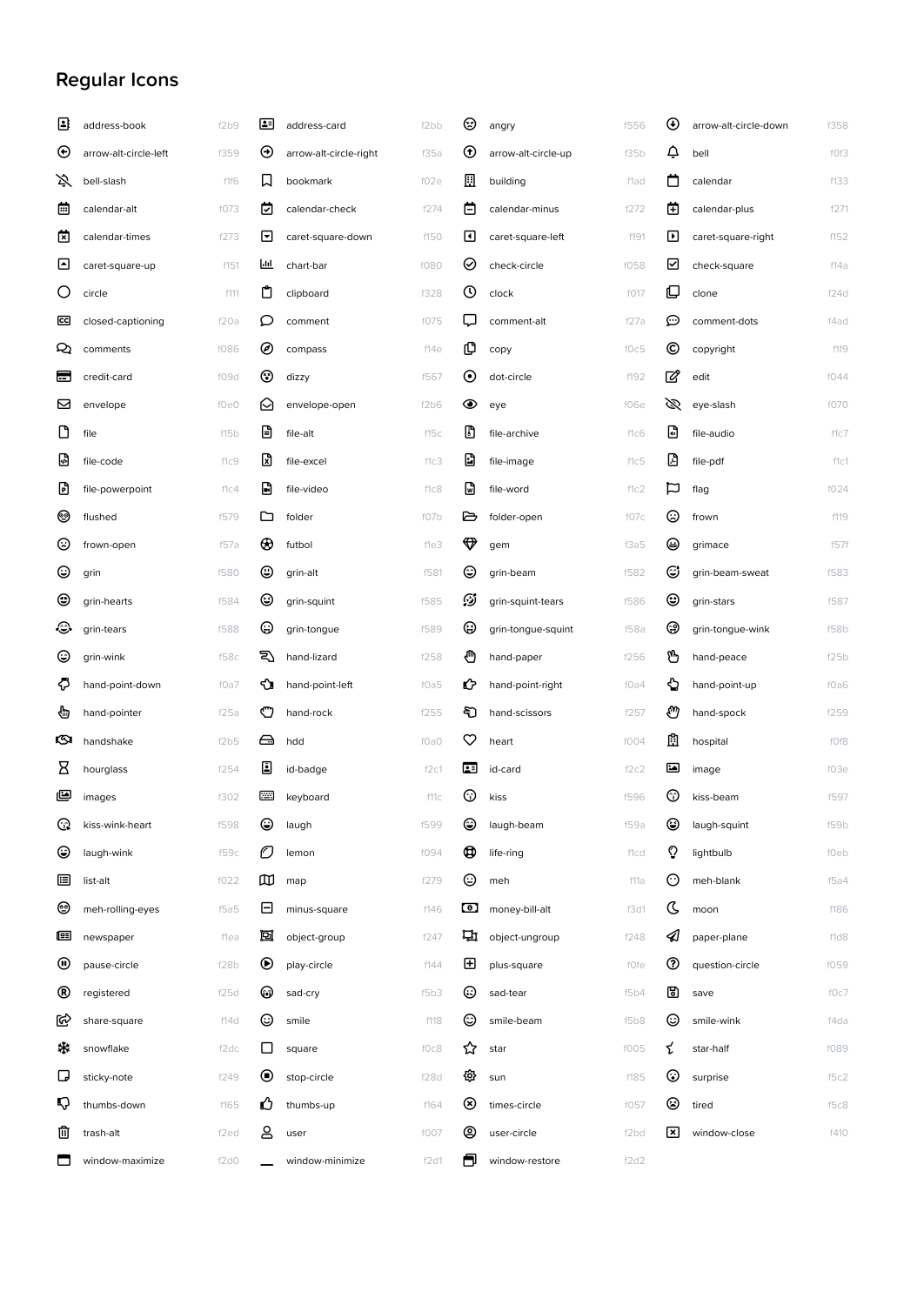## Brand Icons

| ð             | 500px               | f26e | õi               | accessible-icon           | f368 | A                                 | accusoft                        | f369 | Æ                       | acquisitions-incorporated | f6af |
|---------------|---------------------|------|------------------|---------------------------|------|-----------------------------------|---------------------------------|------|-------------------------|---------------------------|------|
| ❹             | adn                 | f170 | ad               | adversal                  | f36a | 少                                 | affiliatetheme                  | f36b |                         | airbnb                    | f834 |
| Ô             | algolia             | f36c | 晸                | alipay                    | f642 | a                                 | amazon                          | f270 | pay <sub>7</sub>        | amazon-pay                | f42c |
| а             | amilia              | f36d | ┻                | android                   | f17b | ₩                                 | angellist                       | f209 | <b>ANSK</b>             | angrycreative             | f36e |
| Ø             | angular             | f420 | ⊛                | app-store                 | f36f | A                                 | app-store-ios                   | f370 | apper                   | apper                     | f371 |
|               | apple               | f179 | $\triangle$ Pay  | apple-pay                 | f415 | ▲                                 | artstation                      | f77a | ☎                       | asymmetrik                | f372 |
| А             | atlassian           | f77b | ◈                | audible                   | f373 | -A-                               | autoprefixer                    | f41c | N                       | avianex                   | f374 |
| <b>AVIATO</b> | aviato              | f421 | $\overline{avg}$ | aws                       | f375 | O                                 | bandcamp                        | f2d5 | ₿                       | battle-net                | f835 |
| Вē            | behance             | f1b4 | Bē               | behance-square            | f1b5 | D                                 | bimobject                       | f378 | Ч                       | bitbucket                 | f171 |
| ◎             | bitcoin             | f379 | ্ত্য             | bity                      | f37a | И                                 | black-tie                       | f27e | 43                      | blackberry                | f37b |
| O             | blogger             | f37c | e                | blogger-b                 | f37d | 0                                 | bluetooth                       | f293 | ∦                       | bluetooth-b               | f294 |
| ₩             | bootstrap           | f836 | ₿                | btc                       | f15a | ₹                                 | buffer                          | f837 | ₩                       | buromobelexperte          | f37f |
| ☺             | buy-n-large         | f8a6 |                  | canadian-maple-leaf       | f785 | $_{\rm pay}$                      | cc-amazon-pay                   | f42d |                         | cc-amex                   | f1f3 |
| $\bullet$ Pay | cc-apple-pay        | f416 | ◍                | cc-diners-club            | f24c | <b>DOCUMB</b>                     | cc-discover                     | f1f2 | <b>JCB</b>              | cc-jcb                    | f24b |
| ഇ             | cc-mastercard       | f1f1 |                  | cc-paypal                 | f1f4 | stripe                            | cc-stripe                       | f1f5 | <b>VISA</b>             | cc-visa                   | f1fO |
| O             | centercode          | f380 | ₩                | centos                    | f789 | ♡                                 | chrome                          | f268 | 凹                       | chromecast                | f838 |
| ▰             | cloudflare          | e07d | O                | cloudscale                | f383 | ሩ                                 | cloudsmith                      | f384 | ం                       | cloudversify              | f385 |
| ⊗             | codepen             | f1cb | €                | codiepie                  | f284 | z                                 | confluence                      | f78d | ◈                       | connectdevelop            | f20e |
| C             | contao              | f26d | ⊛                | cotton-bureau             | f89e | cPanel                            | cpanel                          | f388 | ල                       | creative-commons          | f25e |
| ⊙             | creative-commons-by | f4e7 | ⊛                | creative-commons-nc       | f4e8 | ◉                                 | creative-commons-nc-eu          | f4e9 | ⊛                       | creative-commons-nc-jp    | f4ea |
| ⊝             | creative-commons-nd | f4eb | ◉                | creative-commons-pd       | f4ec | ℗                                 | creative-commons-pd-alt         | f4ed | ◉                       | creative-commons-remix    | f4ee |
| ⊚             | creative-commons-sa | f4ef | ◉                | creative-commons-sampling | f4f0 | ◉                                 | creative-commons-sampling- f4f1 |      | ◉                       | creative-commons-share    | f4f2 |
|               |                     |      |                  |                           |      |                                   | plus                            |      | ◉                       | creative-commons-zero     | f4f3 |
| ❀             | critical-role       | f6c9 | J                | $\csc 3$                  | f13c | 目                                 | css3-alt                        | f38b | C                       | cuttlefish                | f38c |
| &.            | d-and-d             | f38d | <b>BEYOND</b>    | d-and-d-beyond            | f6ca | <b>d</b>                          | dailymotion                     | e052 | о                       | dashcube                  | f210 |
| æ             | deezer              | e077 | Ø                | delicious                 | f1a5 | $\overline{\mathsf{d}\mathsf{d}}$ | deploydog                       | f38e | ų                       | deskpro                   | f38f |
| DEV           | dev                 | f6cc | 7                | deviantart                | f1bd | $-2000$                           | dhl                             | f790 | $\star$                 | diaspora                  | f791 |
| digg          | digg                | f1a6 | О                | digital-ocean             | f391 | ω                                 | discord                         | f392 | D                       | discourse                 | f393 |
| D             | dochub              | f394 | ىك               | docker                    | f395 | $\mathfrak{D}$                    | draft2digital                   | f396 | ⊛                       | dribbble                  | f17d |
| ⊛             | dribbble-square     | f397 | ₩                | dropbox                   | f16b | e                                 | drupal                          | f1a9 | כ                       | dyalog                    | f399 |
| 粵             | earlybirds          | f39a | ebay             | ebay                      | f4f4 | c                                 | edge                            | f282 | e                       | edge-legacy               | e078 |
| 国             | elementor           | f430 | (U               | ello                      | f5f1 | ember                             | ember                           | f423 | ⊛                       | empire                    | f1d1 |
| Ø             | envira              | f299 | I J              | erlang                    | f39d | ٠                                 | ethereum                        | f42e | E                       | etsy                      | f2d7 |
|               | evernote            | f839 | ⊕                | expeditedssl              | f23e | ø                                 | facebook                        | f09a |                         | facebook-f                | f39e |
| Ø             | facebook-messenger  | f39f | Н                | facebook-square           | f082 | ◈                                 | fantasy-flight-games            | f6dc | <b>Fed</b> <sup>2</sup> | fedex                     | f797 |
| ο             | fedora              | f798 | ₽                | figma                     | f799 | $\bf o$                           | firefox                         | f269 | O                       | firefox-browser           | e007 |
|               | first-order         | f2b0 |                  | first-order-alt           | f50a | 顕                                 | firstdraft                      | f3a1 | œ                       | flickr                    | f16e |
| G             | flipboard           | f44d | Ò                | fly                       | f417 | E                                 | font-awesome                    | f2b4 | $\vert$ la $\vert$      | font-awesome-alt          | f35c |
| p             | font-awesome-flag   | f425 | E1               | fonticons                 | f280 | fi                                | fonticons-fi                    | f3a2 | ш                       | fort-awesome              | f286 |
| ☜             | fort-awesome-alt    | f3a3 | H.               | forumbee                  | f211 | β                                 | foursquare                      | f180 | $(\lambda)$             | free-code-camp            | f2c5 |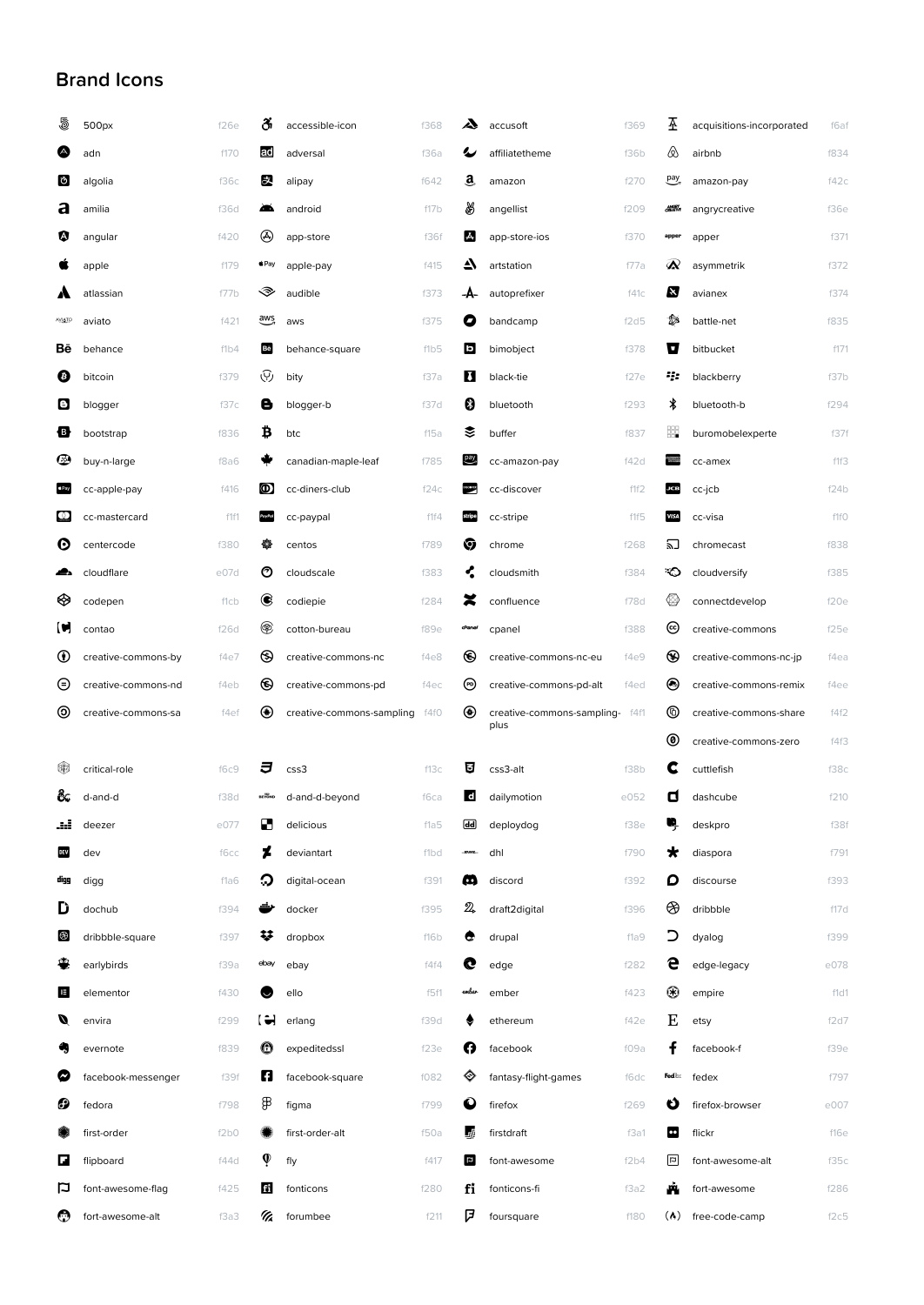|                       | freebsd            | f3a4 | ₩                   | fulcrum          | f50b | ❀           | galactic-republic    | f50c | չ                | galactic-senate    | f50d |
|-----------------------|--------------------|------|---------------------|------------------|------|-------------|----------------------|------|------------------|--------------------|------|
| v                     | get-pocket         | f265 | ♦                   | gg               | f260 | ◉           | gg-circle            | f261 | git              | git                | f1d3 |
| ◈                     | git-alt            | f841 | git                 | git-square       | f1d2 | ဂ           | github               | f09b | ా                | github-alt         | f113 |
| $\boldsymbol{\Omega}$ | github-square      | f092 | $\circledast$       | gitkraken        | f3a6 | ₩           | gitlab               | f296 | 业                | gitter             | f426 |
| $\boldsymbol{\theta}$ | glide              | f2a5 | д.                  | glide-g          | f2a6 | G           | gofore               | f3a7 | g                | goodreads          | f3a8 |
| g                     | goodreads-g        | f3a9 | G                   | google           | f1a0 | ◬           | google-drive         | f3aa | G Pay            | google-pay         | e079 |
| ➣                     | google-play        | f3ab | ⊕                   | google-plus      | f2b3 | G+          | google-plus-g        | f0d5 | C.               | google-plus-square | f0d4 |
| W                     | google-wallet      | flee | 0                   | gratipay         | f184 | ◎           | grav                 | f2d6 | ♦                | gripfire           | f3ac |
| 5                     | grunt              | f3ad | ভ                   | guilded          | e07e | ŧ           | gulp                 | f3ae | Y                | hacker-news        | f1d4 |
| Y                     | hacker-news-square | f3af | 0                   | hackerrank       | f5f7 | hips        | hips                 | f452 | Ø                | hire-a-helper      | f3b0 |
| ◈                     | hive               | e07f | <b>Hooli</b>        | hooli            | f427 | ♦           | hornbill             | f592 | Ø                | hotjar             | f3b1 |
| h                     | houzz              | f27c | 目                   | html5            | f13b | `ታ          | hubspot              | f3b2 | td)              | ideal              | e013 |
| INDb                  | imdb               | f2d8 | ◎                   | innosoft         | e080 | ම           | instagram            | f16d | ◙                | instagram-square   | e055 |
| ♦                     | instalod           | e081 | ⋓                   | intercom         | f7af | e           | internet-explorer    | f26b | $\boldsymbol{i}$ | invision           | f7b0 |
| ⊜                     | ioxhost            | f208 | 面                   | itch-io          | f83a | 0           | itunes               | f3b4 | л                | itunes-note        | f3b5 |
| €                     | java               | f4e4 | ω                   | jedi-order       | f50e | $\Omega$    | jenkins              | f3b6 | ♦                | jira               | f7b1 |
| €                     | joget              | f3b7 | ×                   | joomla           | flaa | <b>JS</b>   | js                   | f3b8 | US,              | js-square          | f3b9 |
| ∞                     | jsfiddle           | f1cc | k                   | kaggle           | f5fa | A           | keybase              | f4f5 | ø                | keycdn             | f3ba |
| В                     | kickstarter        | f3bb | ĸ                   | kickstarter-k    | f3bc | 囧           | korvue               | f42f | V                | laravel            | f3bd |
| αs                    | lastfm             | f202 | $\alpha$            | lastfm-square    | f203 | A)          | leanpub              | f212 | {less}           | less               | f41d |
| $\bullet$             | line               | f3c0 | Ë                   | linkedin         | f08c | in          | linkedin-in          | f0e1 | b                | linode             | f2b8 |
| ∆                     | linux              | f17c | lyR                 | lyft             | f3c3 | ⋒           | magento              | f3c4 | €                | mailchimp          | f59e |
| Ф                     | mandalorian        | f50f | мu                  | markdown         | f60f | ℗           | mastodon             | f4f6 | m                | maxcdn             | f136 |
| <b>MDB</b>            | mdb                | f8ca | $\overline{\Theta}$ | medapps          | f3c6 | $\mathbf M$ | medium               | f23a | M                | medium-m           | f3c7 |
| ⊕                     | medrt              | f3c8 | $\omega$            | meetup           | f2e0 | ❻           | megaport             | f5a3 | M.               | mendeley           | f7b3 |
| Q                     | microblog          | e01a | H                   | microsoft        | f3ca | m           | mix                  | f3cb |                  | ඌ mixcloud         | f289 |
| x                     | mixer              | e056 | $\mathbf  \Phi$     | mizuni           | f3cc | x           | modx                 | f285 | ☎                | monero             | f3d0 |
| ☺                     | napster            | f3d2 | $\mathbb N$         | neos             | f612 | ৩           | nimblr               | f5a8 | node             | node               | f419 |
| ⑲                     | node-js            | f3d3 | 目目                  | npm              | f3d4 | $@$ NSB     | ns8                  | f3d5 | è                | nutritionix        | f3d6 |
| 杲                     | octopus-deploy     | e082 | š                   | odnoklassniki    | f263 | <u>្ថុ</u>  | odnoklassniki-square | f264 | $\bf \mathbb{O}$ | old-republic       | f510 |
|                       | opencart           | f23d | ታ                   | openid           | f19b | $\mathbf O$ | opera                | f26a | £.               | optin-monster      | f23c |
| ❶                     | orcid              | f8d2 | $\odot$             | osi              | f41a | 4           | page4                | f3d7 | 声                | pagelines          | f18c |
| Ø                     | palfed             | f3d8 | ١O                  | patreon          | f3d9 | ₽           | paypal               | fled | ØD               | penny-arcade       | f704 |
| ⊡                     | perbyte            | e083 | $\odot$             | periscope        | f3da | ◉           | phabricator          | f3db | G.               | phoenix-framework  | f3dc |
| €                     | phoenix-squadron   | f511 | <b>(php)</b>        | php              | f457 | Ø           | pied-piper           | f2ae | 呱                | pied-piper-alt     | f1a8 |
| ď                     | pied-piper-hat     | f4e5 | B                   | pied-piper-pp    | f1a7 | Z           | pied-piper-square    | e01e | ℗                | pinterest          | f0d2 |
| P                     | pinterest-p        | f231 | Ø                   | pinterest-square | f0d3 | ₽           | playstation          | f3df | Θ                | product-hunt       | f288 |
| $\triangledown$       | pushed             | f3e1 | e                   | python           | f3e2 |             | qq                   | f1d6 | G                | quinscape          | f459 |
| Q                     | quora              | f2c4 | R                   | r-project        | f4f7 | ₩           | raspberry-pi         | f7bb | O                | ravelry            | f2d9 |
| ₩                     | react              | f41b | ₩                   | reacteurope      | f75d | 申           | readme               | f4d5 | Φ                | rebel              | f1d0 |
| Ø                     | red-river          | f3e3 | O                   | reddit           | f1a1 | Ġ           | reddit-alien         | f281 | Ġ                | reddit-square      | f1a2 |
| S                     | redhat             | f7bc | Ŵ                   | renren           | f18b | te:         | replyd               | f3e6 | $\mathbb{R}^6$   | researchgate       | f4f8 |
|                       |                    |      |                     |                  |      |             |                      |      |                  |                    |      |